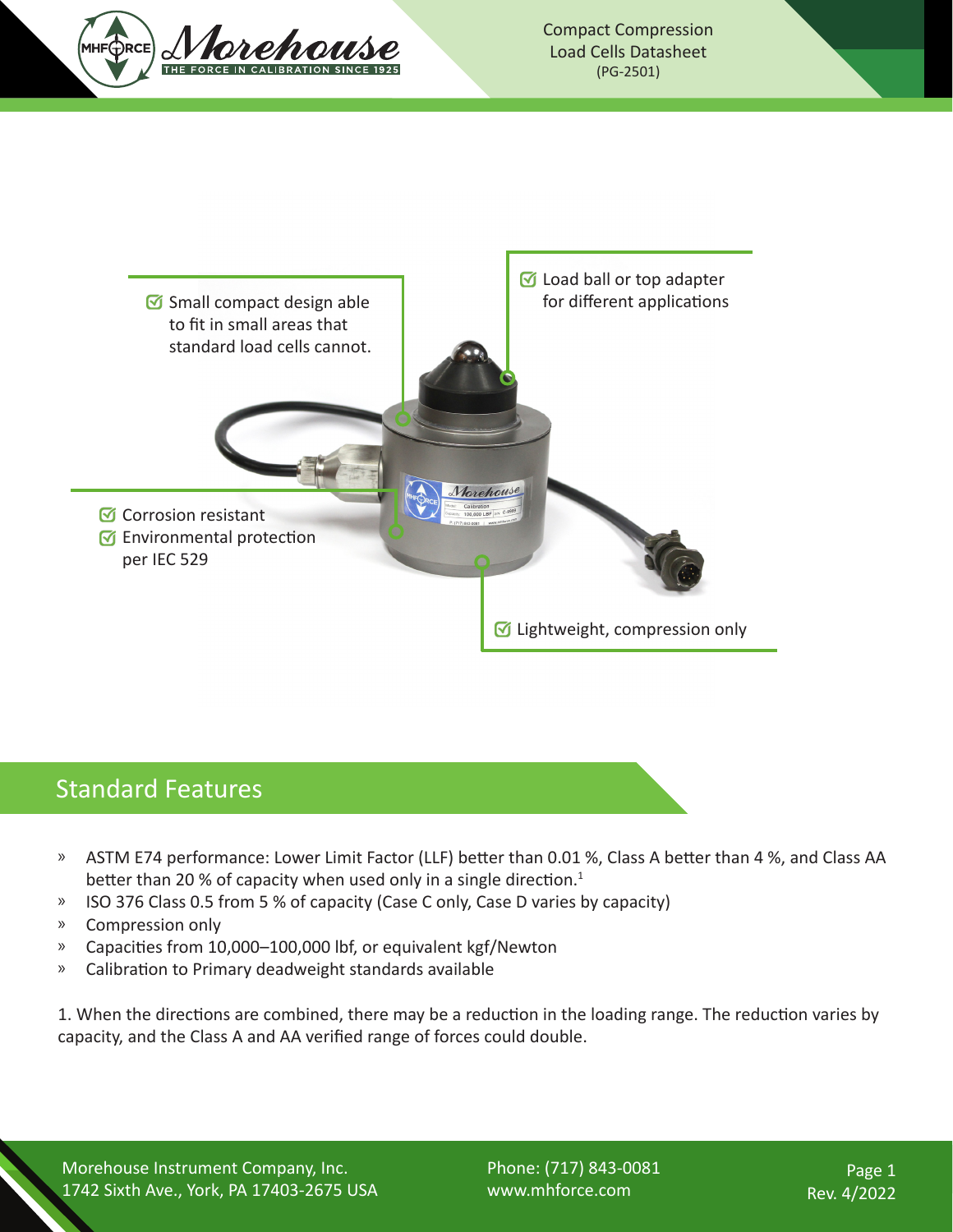

Compact Compression Load Cells Datasheet (PG-2501)

# Technical Specifications

|                                            | <b>Model - Capacity (Ibf / N)</b> |                        |                        |  |  |  |  |
|--------------------------------------------|-----------------------------------|------------------------|------------------------|--|--|--|--|
| <b>Specifications</b>                      | 10,000 / 50                       | 50,000 / 250           | 100,000 / 500          |  |  |  |  |
| Accuracy                                   |                                   |                        |                        |  |  |  |  |
| Combined Error, % F.S.                     | ± 0.017                           | ± 0.017                | ± 0.017                |  |  |  |  |
| Creep Error, % F.S. / 30 Min.              | ± 0.017                           | ± 0.017                | ± 0.017                |  |  |  |  |
| Output resolution at full load, raw counts | 512000                            | 512000                 | 512000                 |  |  |  |  |
| Zero Balance, raw counts                   | $±$ 2000                          | $±$ 2000               | $±$ 2000               |  |  |  |  |
| <b>Temperature</b>                         |                                   |                        |                        |  |  |  |  |
| Temperature effect on zero                 | 0.01                              | 0.01                   | 0.01                   |  |  |  |  |
| Temperature effect on span                 | 0.01                              | 0.01                   | 0.01                   |  |  |  |  |
| Temperature range (operating) °C           | $-10/ +40$                        | $-10/ +40$             | $-10/ +40$             |  |  |  |  |
| <b>Electrical</b>                          |                                   |                        |                        |  |  |  |  |
| Power supply (VDC)                         | $10-30 \le 0.4$ Watt              | $10-30 \le 0.4$ Watt   | $10-30 \le 0.4$ Watt   |  |  |  |  |
| <b>Mechanical</b>                          |                                   |                        |                        |  |  |  |  |
| Safe Load Limit                            | 140                               | 140                    | 150                    |  |  |  |  |
| Ultimate Load                              | 150                               | 150                    | 160                    |  |  |  |  |
| <b>Flexure Material</b>                    | <b>Stainless Steel</b>            | <b>Stainless Steel</b> | <b>Stainless Steel</b> |  |  |  |  |

Morehouse Instrument Company, Inc. 1742 Sixth Ave., York, PA 17403-2675 USA Phone: (717) 843-0081 www.mhforce.com

Page 2 Rev. 4/2022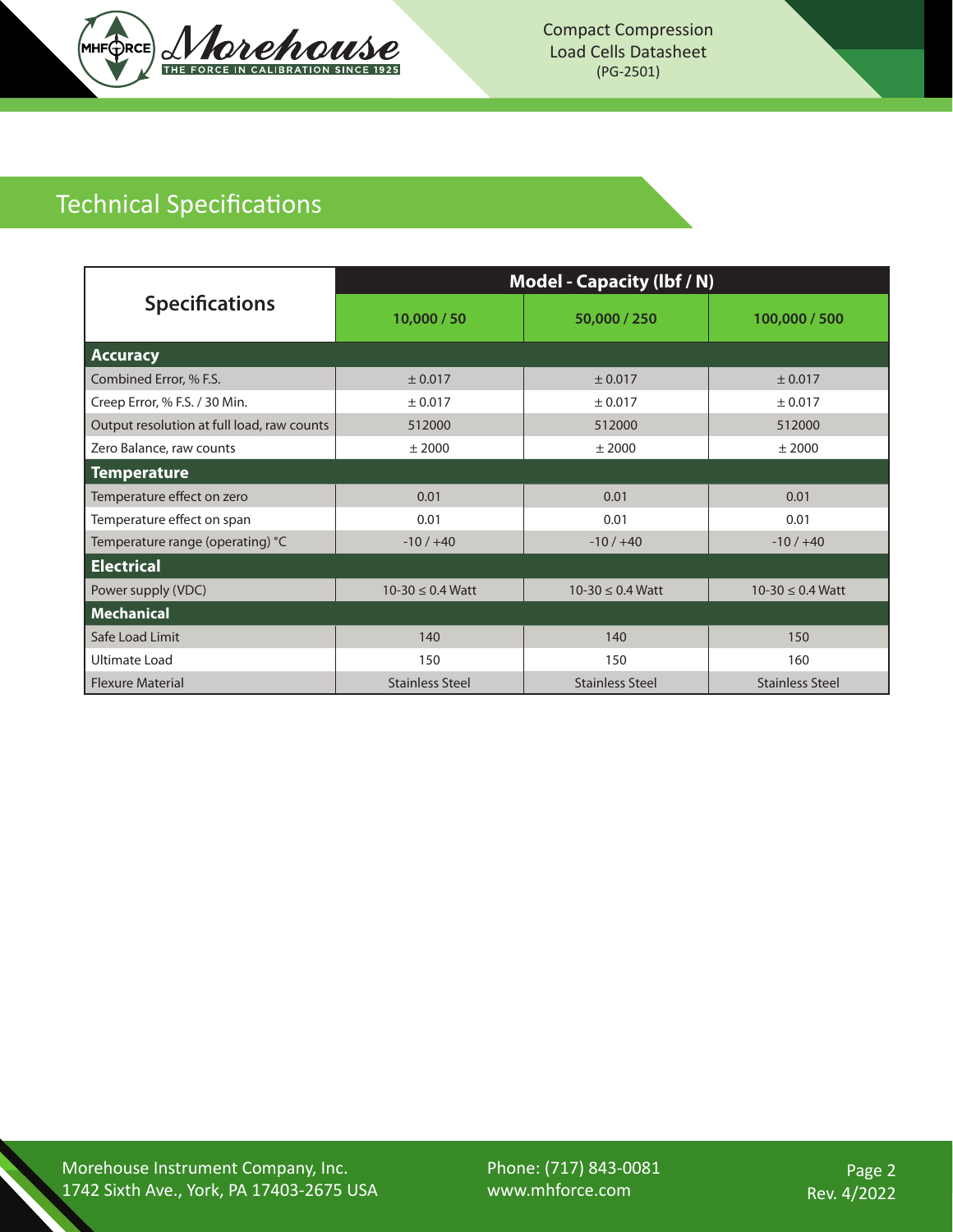

Compact Compression Load Cells Datasheet (PG-2501)

#### Dimensions

### **10,000 and 50,000 Capacity**





| <b>Capacity (lbf)</b> | A      | B       |        | D      | E     |       | G      |                        |
|-----------------------|--------|---------|--------|--------|-------|-------|--------|------------------------|
| 10,000                | 2.51   | 3.48    | 2.53   | 1.25   | 0.12  | 0.12  | 1.00   | 5/8-18 UNF-3B          |
|                       | [63.8] | [88.4]  | [64.3] | [31.8] | [3.0] | [3.0] | [25.4] | $\sqrt{ }$ 1.12 [28.4] |
| 50,000                | 3.50   | 4.46    | 3.89   | 2.65   | 0.30  | 0.37  | 1.43   | 1-1/4-12 UNF-3B        |
|                       | [88.9] | [113.3] | [98.8] | [67.3] | [7.5] | [9.4] | [36.4] | $\sqrt{ }$ 1.40 [35.5] |

Morehouse Instrument Company, Inc. 1742 Sixth Ave., York, PA 17403-2675 USA Phone: (717) 843-0081 www.mhforce.com

Page 3 Rev. 4/2022